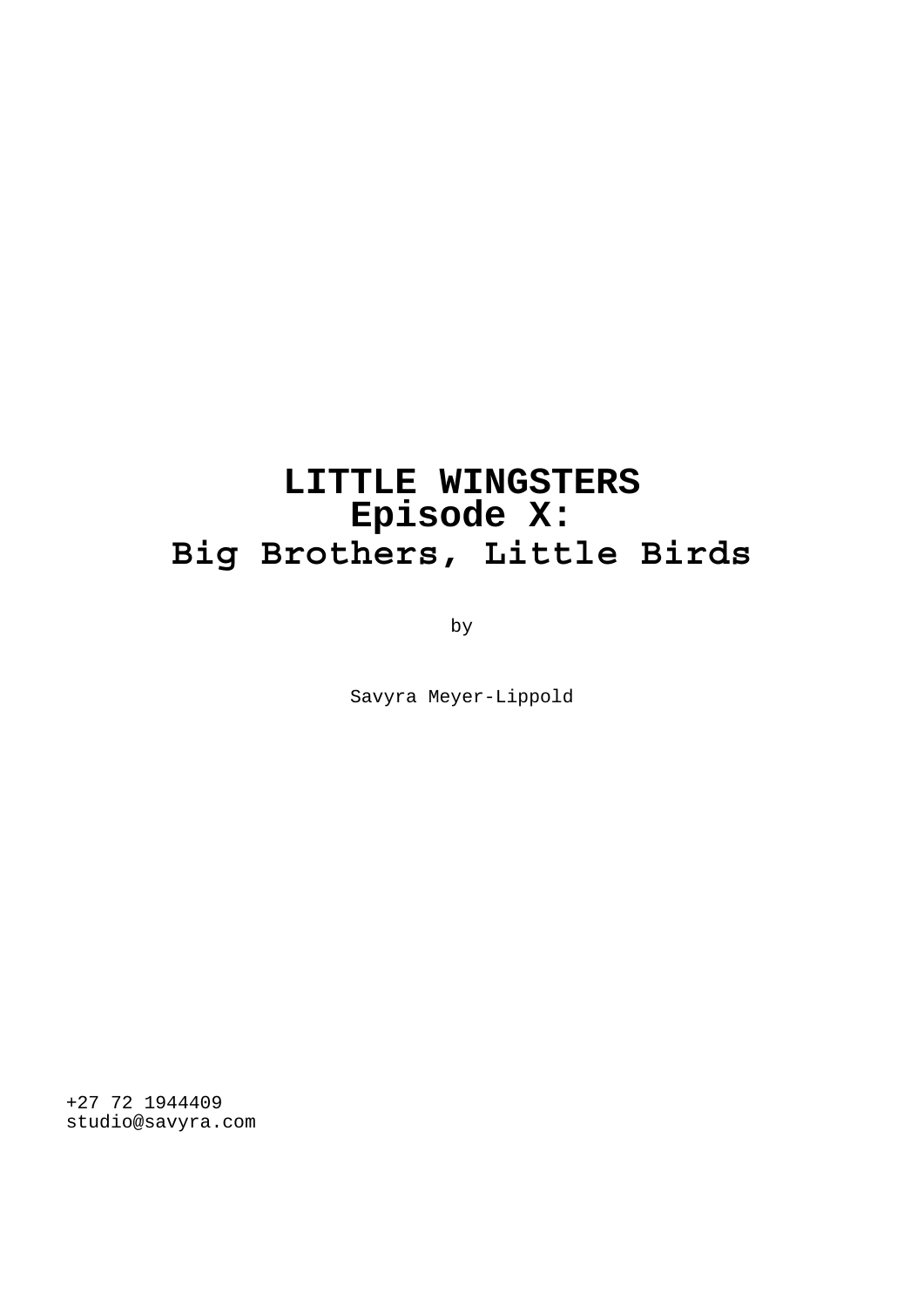Episode X: BIG BROTHERS, LITTLE BIRDS

FADE IN

EXT. WINGHAVEN IN FRONT OF THE POSTBOX - DAY

On Winghaven, the blue-green grass waves gently around the 'H for Hello' landing spot. Behind the H in the grass, the Postbox tinkles out a message and COCO and INGA swoop down from the Keep to rescue the telex from their pet sheep IGNATIUS who's galloping over the horizon. Ignatius spots them, skids to a halt and then strolls past, with a yellow side-eye towards the post box.

## IGNATIUS

Oh. Hello.

INGA Hey Iggy - did you need something?

IGNATIUS Just... Doing my rounds.

Inga tears off the telex which has issued from a slot next to the blank screen.

> COCO Oh look, Iggs - there's a telex would you like the ribbon?

Coco hands Ignatius the telex ribbon with one hand and surreptitiously spreads the fingers of the other hand, causing the telex ribbon to grow as big as a python. Ignatius wobbles off struggling to munch it without getting entangled in its coils. Eventually he falls over, trussed like a turkey, legs flailing, and tries to bite off the nearest bits. Inga turns away to hide her giggles.

COCO

(snorts) Oops Iggie - sorry, I didn't mean it to get so big. And now I can't shrink it because then you'll really be in trouble.

IGNATIUS You've done enough. I'm fine.

Xuki pops into view next to them, and Coco and Inga forget about Ignatius as the screen lights up with Google Earth as a 3D hologram, turning as it protrudes half out of the screen.

> MOYA (O/S) Gather round, Wingsters - a bird has just stunned itself against the Smiths' window.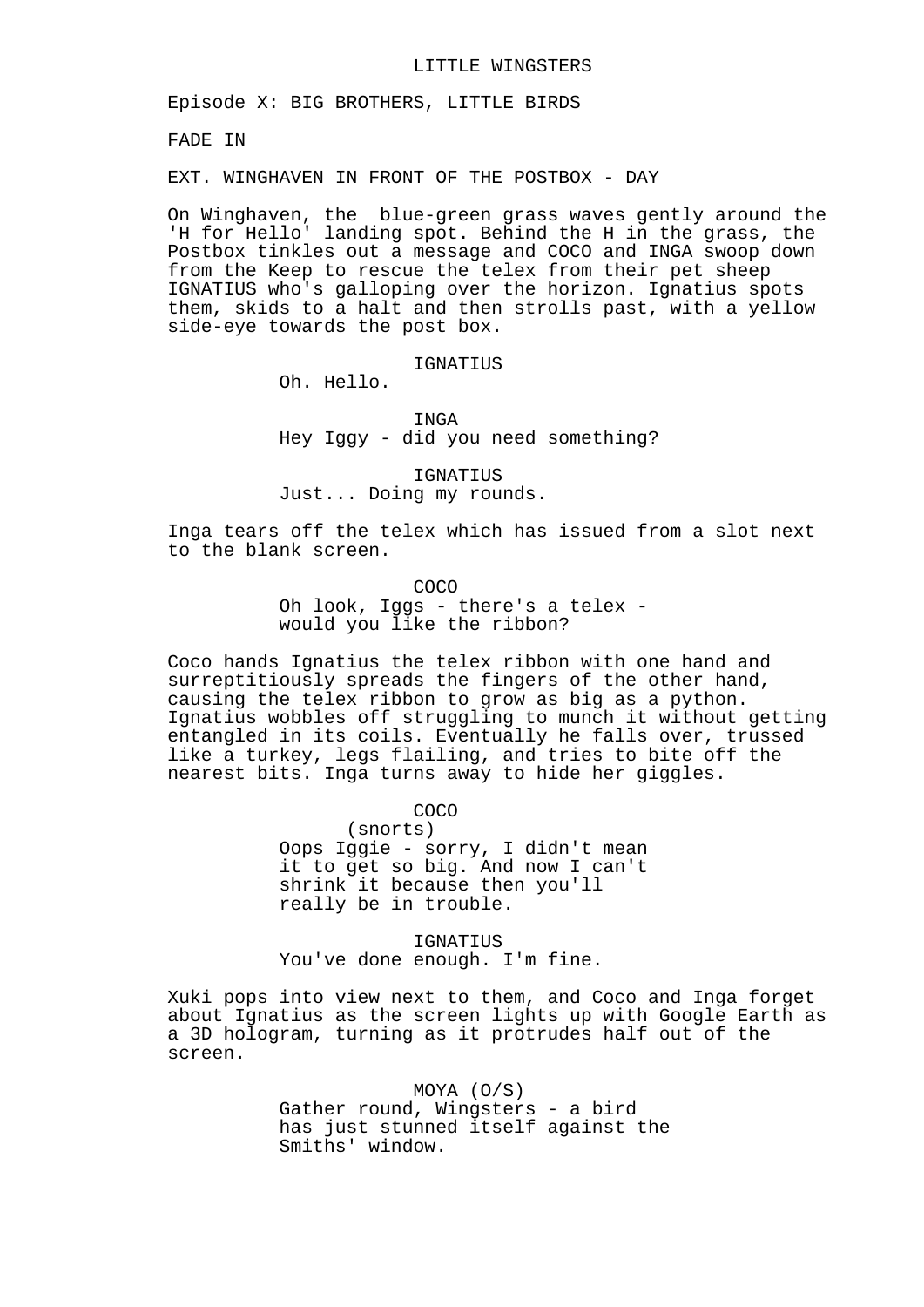COCO Can I make the screen bigger?

MOYA (O/S) Yes, give it a try, Coco. Inga, you'll take the address. So make sure you both show up.

Coco stares at the screen intently, parting her hands with an exuberant flourish. The screen whooshes up and out, till it's bigger than the entire Winghaven planet, rocking and teetering like a blackboard on a football. Coco claps her hands to her mouth, staring up at the screen as if at a skyscraper.

> INGA That's a good start! If you don't make mistakes, you'll never make anything. Patience makes perfect.(nudges Xuki) Isn't that SO, Xuki?

Xuki shrugs and folds his arms.

XUKI Not always. It is as it is - but keep going, Coco.

Coco laboriously and very slowly shrinks the screen down to the size of a postage stamp, forgetting to stop, in her fascination. As it contracts, the post box around it gets folds, all radiating from the tiny screen like an asterisk.

> COCO I forgot to stop. But look, it works!

Coco does a happy dance. Inga makes a cat's cradle with wool she fetches from the air above her and Xuki throws himself back on the grass, lies there with eyes closed and makes loud snores, as they wait for her to sort herself out. After a furtive glance at them, Coco tries again, giggling.

COCO

I know how to do it now.

Xuki turns over onto his tummy. Propped up on an elbow, he creates a geometric pattern in front of him, turning, forming and reforming above the grass with his right forefinger. He looks up from it, and leaves it turning there slowly, to join Inga and Coco as the screen finally shrinks to the right size. Xuki pats Coco's back too vigorously.

> XUKI Not bad, Shrimpy! Finally!

Coco staggers a little, recovers.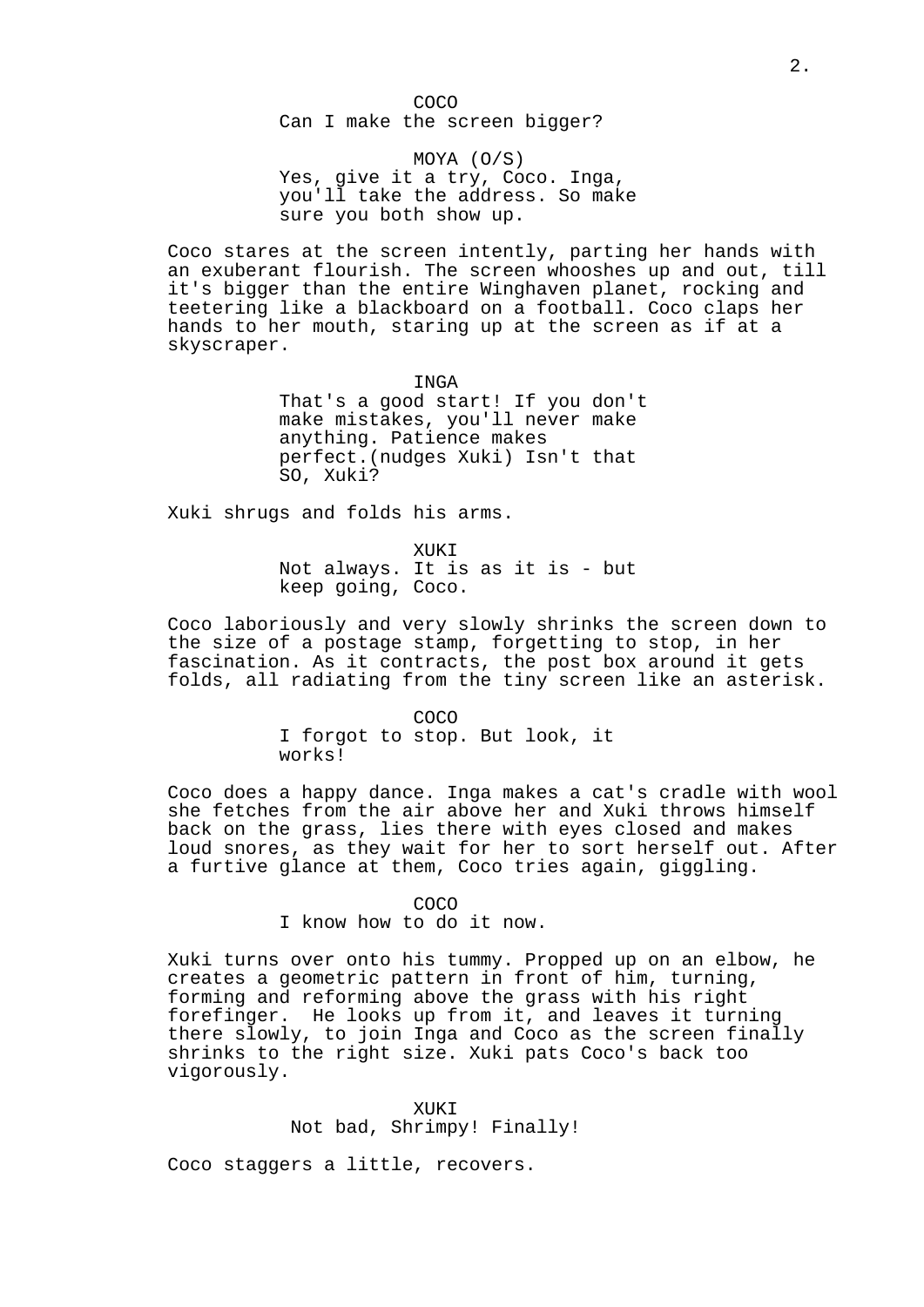COCO You pat too hard, Xuki - I'll teach you to pat.

MOYA (O/S) Attention please! Here's the bird. It crashed against their big picture window and fell - stone dead, they think. But it isn't.

The Wingsters all lean forward, and watch a sequence of stills: -The bird on the screen, its little claws curled up in the air. -Trevor's mom carrying it to the backyard on a paper towel. -Mom placing the bird on top of a mop leaning against the wall, with a sharp look down at the cat. -View of cat looking up with big, innocent eyes.

Xuki strokes his chin and turns to the others.

XUKI Yes, that's a dangerous situation. We need to secure the subject against wild animals. Maybe with a force-field, and...

MOYA: No, the problem isn't the cat.

The stills now jump into full holographic life, and all the angels dodge backwards. The video on the screen shows the mother, her son Trevor, Chris his friend and little sister Casey in the back yard.

> TREVOR Okay, but Casey is going to mess it up again. So - she can only watch us playing, she can't play too.

Casey sticks out her tongue as she follows them inside. All disappear, only for Casey to reappear again after a moment, to stroke the bird's chest. She suddenly gazes at the bird, and lays her ear to its chest.

> CASEY Please don't die, birdie. I can feel your heart.

The boys come out. Freeze-frame with Casey in the foreground, her hands cupped over the bird, and looking at the boys in the background.

The picture whirls off and is absorbed by the Earth hologram.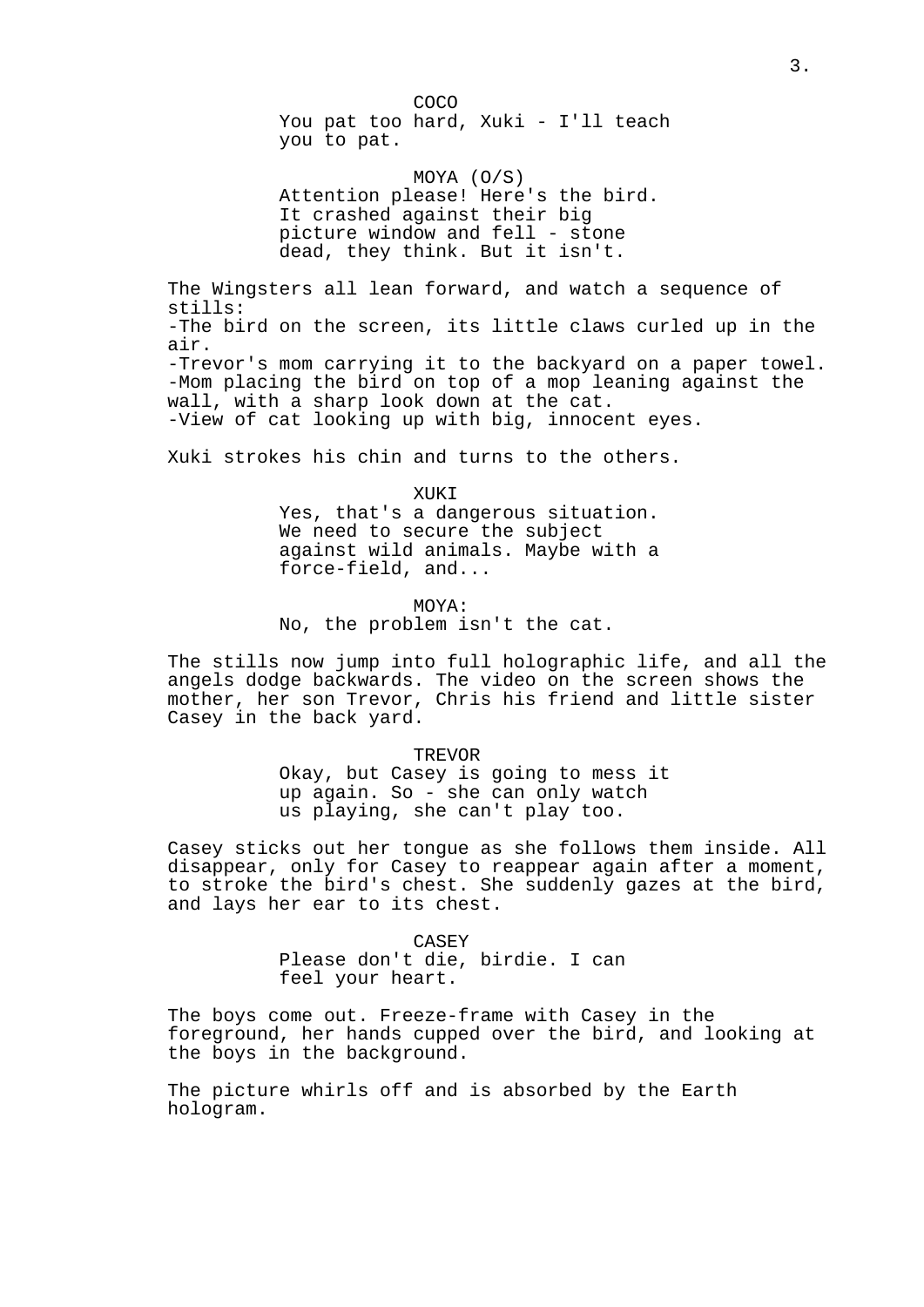#### MOYA (O/S)

Okay, Inga and Xuki- off you go. Take Casey some patience, Inga. And you, Xuki - pack some logic.

The two fetch their wings and messenger satchels from the coat-hooks set into the pole supporting the Keep, and strap them on.

> INGA Those pictures from Casey were so clear. She must be very worried.

'Pop-pop!' and they're gone.

Coco idly pats Ignatius who's now disentangled himself, a last fragment of telex tape curling over his forehead as they watch Inga and Xuki on the screen popping into view next to Casey. She's heatedly arguing with Trevor and Chris. Coco makes the screen a little bigger and a little smaller again. Then she turns to Ignatius, pulling apart her thumb and finger at him.

> IGNATIUS Don't even think about it. I also have powers, young lady.

EXT: CHILDREN'S BACKYARD - DAY Casey shields the bird behind her, her arms out sideways, her face red, eyes blazing.

CASEY

I know he's alive so I'm gonna make him better! But I just need my first-aid box. You're not burying him.

The boys look down at the shoebox Trevor's holding.

TREVOR Just because you have a first aid kit, doesn't mean you can fix everything. Doctor Casey.

CASEY I'll fix you, though.

She shouts at the kitchen door.

CASEY

Mo-o-o-om!

She sends Trevor a triumphant look. The bird's eyes open wide at her shout, pupils tiny and whirling around, and then close again, unobserved.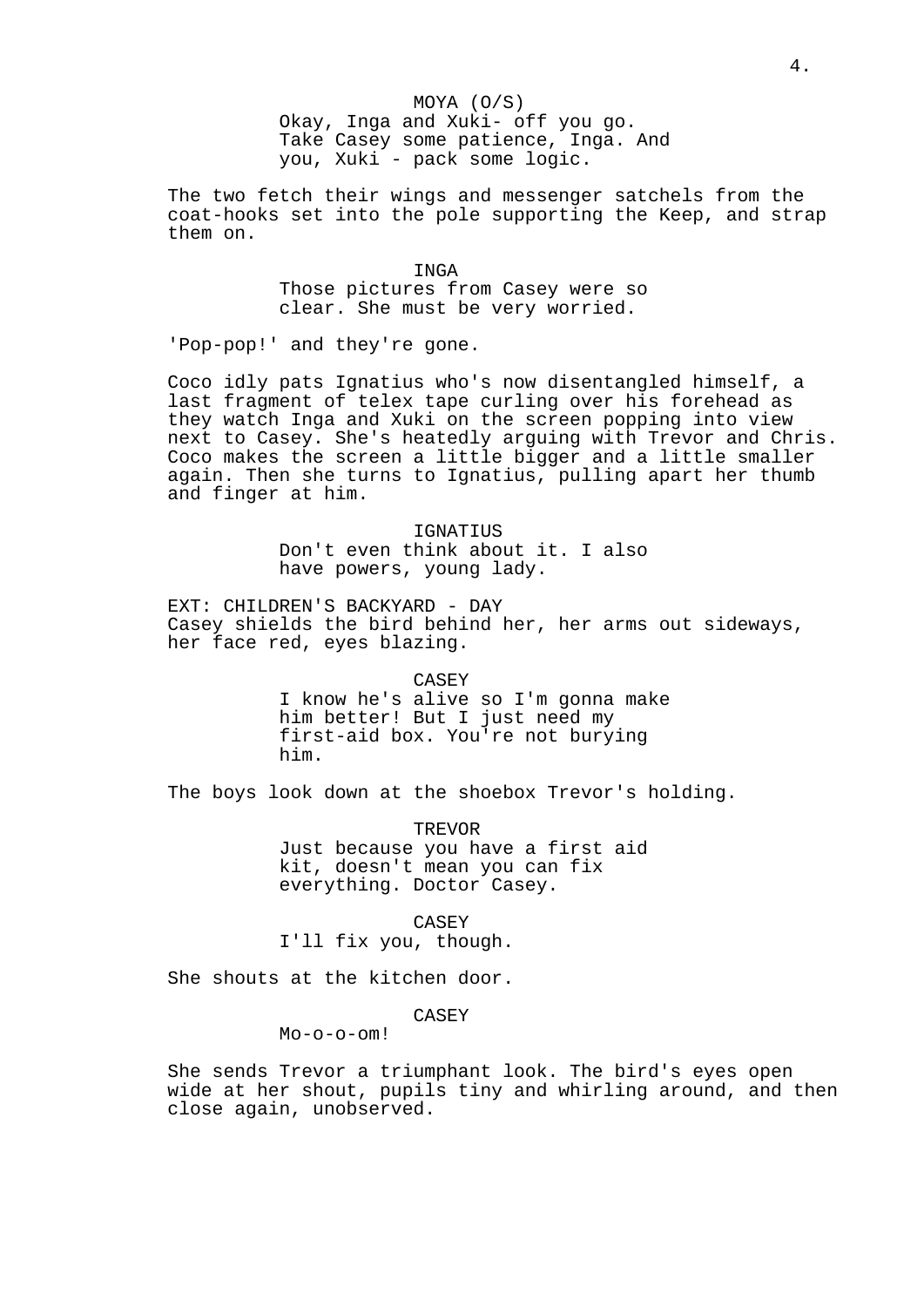#### TREVOR

Okay-okay, no need to run to Mom all the time - gee, what a baby. Calm down, we're only playing. Look, here's how we'll help you - I'll lend you the box as a hospital bed. Until it dies for real, anyway.

(To Chris) I'm always trying to help this cluckberry and she's always getting me into trouble. Dunno why I try.

CASEY Oh. Well, that's probably okay. He'll be safe there. I must get cotton wool for his bed, so just wait a bit.

**TREVOR** Right - hurry up then.

They stand and gaze at the bird as she disappears into the kitchen.

Inga swirls sparkles and a message to Trevor.

**TNGA** Trevor, Casey will get it moving again; you must be patient.

Trevor looks up, inspired, and sneezes violently.

TREVOR Chris, I've had a great idea - we must try and get it moving again.

Casey returns. The boys have each picked up one of the bird's feet and are swinging it back and forth over the box. She screams when she sees them, and they drop it on the ground in fright. The cat pounces on the bird as it flutters into life and leaps up onto the wall with it. The bird faints dead away, its head hanging down.

Casey jumps up and down and starts screaming. Inga and Xuki are standing on her shoulders, holding onto her ears to stay put, their legs floating off into the air, drifting up and down.

Xuki looks at Inga.

XUKI Hey, make her stop. I can't get anything into her head like this.

Inga hovers behind Casey, swirls sparkles onto her and presses down on Casey's shoulders. Casey sneezes and stops her tantrum to cope with the sneezes. The two boys laugh at her. Inga presses down on her shoulders again, and Casey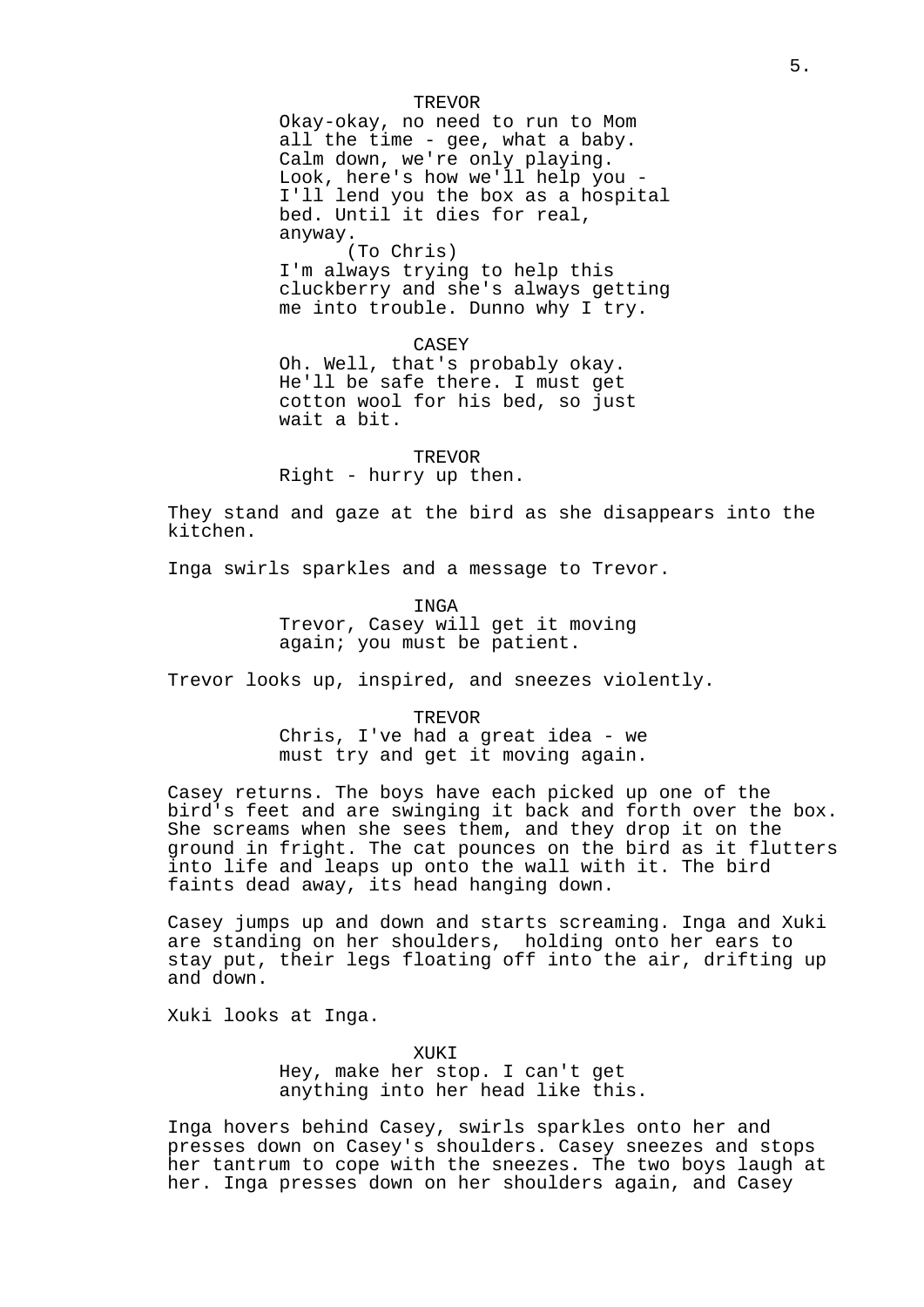sits down, head on knees and yawns and yawns. The Wingsters are horrified, and whirl around her, not knowing what to do. The cat drops the bird and prepares to eat it.

Mom comes out to see what the problem is, grabs a sheet off the washing-line and throws it over cat and bird. The cat in the sheet falls off the wall. The boys shriek with laughter.

> TREVOR Check out the cat-ghost. Boo-meow! Beaow!

CHRIS Bow-wow! No that's a dog...

Coco pops into view.

COCO Hey, I'm sure I can heal Casey's sleepiness.

Coco kneels on Casey's head, and massages some sparkles from her bag into Casey's hair, singing loudly in her ear.

> COCO Ca-ca-ca-Casey/ Ca-ca-ca-Casey/ Tum te tum te tum te tum/ it seems that I/ Forgot the song...

Casey looks up with a sudden burp, untangles the cat and grabs the bird back. It is looking a bit worse for wear. Mother goes back inside on hearing her cell ringing.

MOM

You boys behave now and leave Casey and the bird alone.

Inga hovers above, dips into her bag and swirls some blue sparkles down into Casey's head. Casey sneezes. She holds the bird to her ear, then turns to the boys with a hiccup as Xuki lands on her shoulder, adding sparkles and touching her head on each side of her ear as he speaks into it.

> XUKI Now - remember that day Chris knocked himself out against the tree on his skateboard?

She hiccups again.

EXT. WINGHAVEN IN FRONT OF THE POSTBOX - DAY

Coco and Ignatius watch the screen as a picture of the stunned Chris flashes over Casey's head, followed by muffled conversation between the children in the background.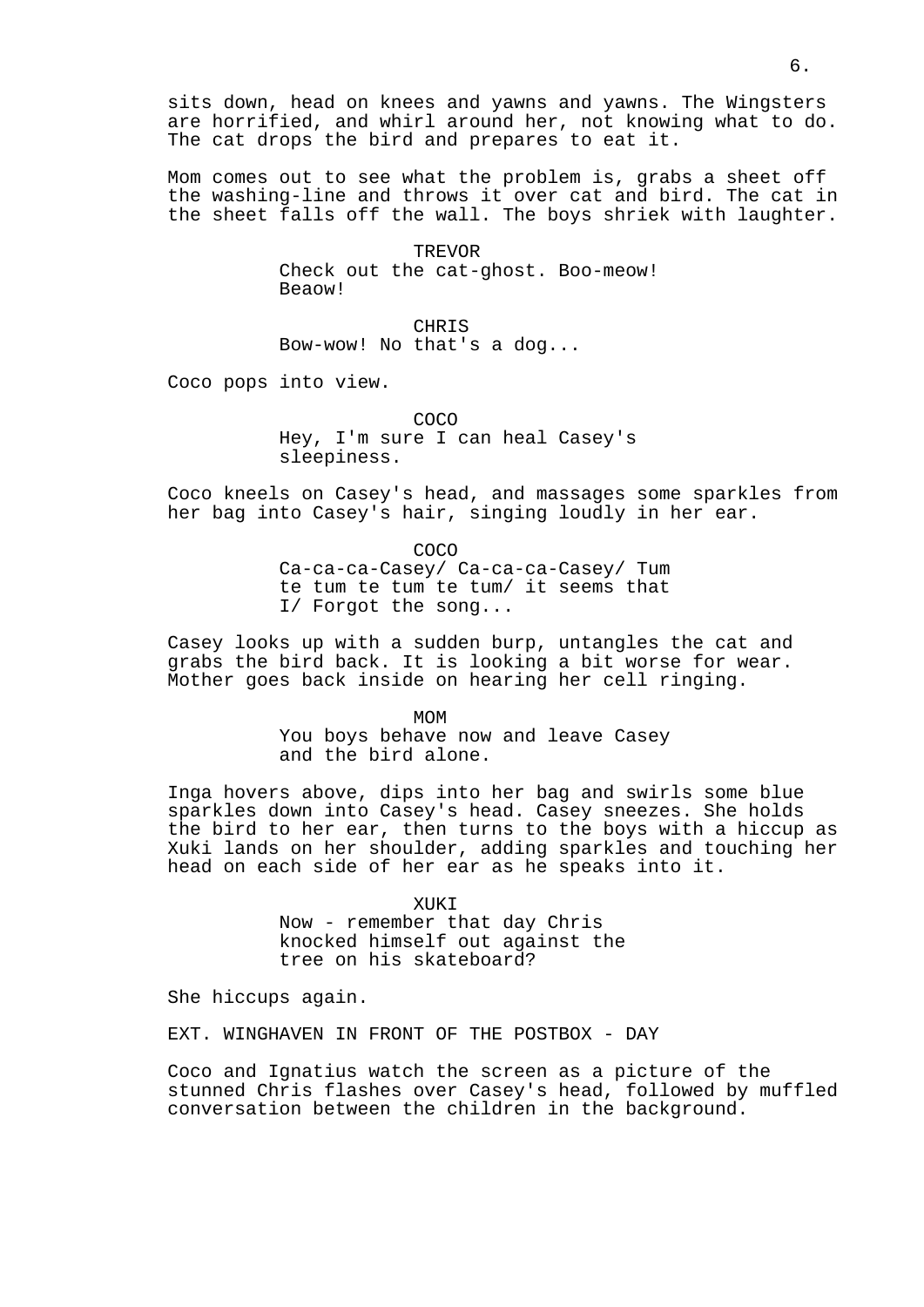#### IGNATIUS

(sneering)

No na-a-a-a-avigation skills. None a-a-t all, thaaa-a-a-aat one. Thaa-a-aaat poor tree. I don't haaa-a-a-ave time to watch this violent a-aaction stuff.

Coco smiles at him and starts to tickle and tease him.

COCO Our fluffy little tickle-sheepy!

Ignatius snorts, turns and flies up to the top of the Slynaps Tree, where he settles like a dog, going round and round a feather-stalk a few times before flopping down.

> IGNATIUS My work is always being interrupted. But the planet must be kept tidy and trim!

> > COCO

Ah... Iggie. You know we can't do without you. Keeping the grass so short, and tidying up the telex ribbons... Winghaven wouldn't be the same without you, you cute fluffywuffy.

Ignatius almost allows himself the glimmer of a smile, then remembers himself and gazes haughtily up at the stars. He folds his wings and tucks his head under one of them.

The planet's 'song' swells.

EXT: SMITHS' BACKYARD - DAY

Trevor and Chris are listening to Casey in the backyard.

CASEY Guys, imagine Chris being buried just because he was unconscious for too long.

Chris looks thoughtful. Xuki turns to Inga with a thumbs-up.

INGA (to Xuki) Great, but give her some facts to work with. Then she can shut down that know-it-all Trevor. Because you also know it all.

 XUKI (looks at Inga sideways) Well I got the Chris memory through to her. But now she needs to get creative.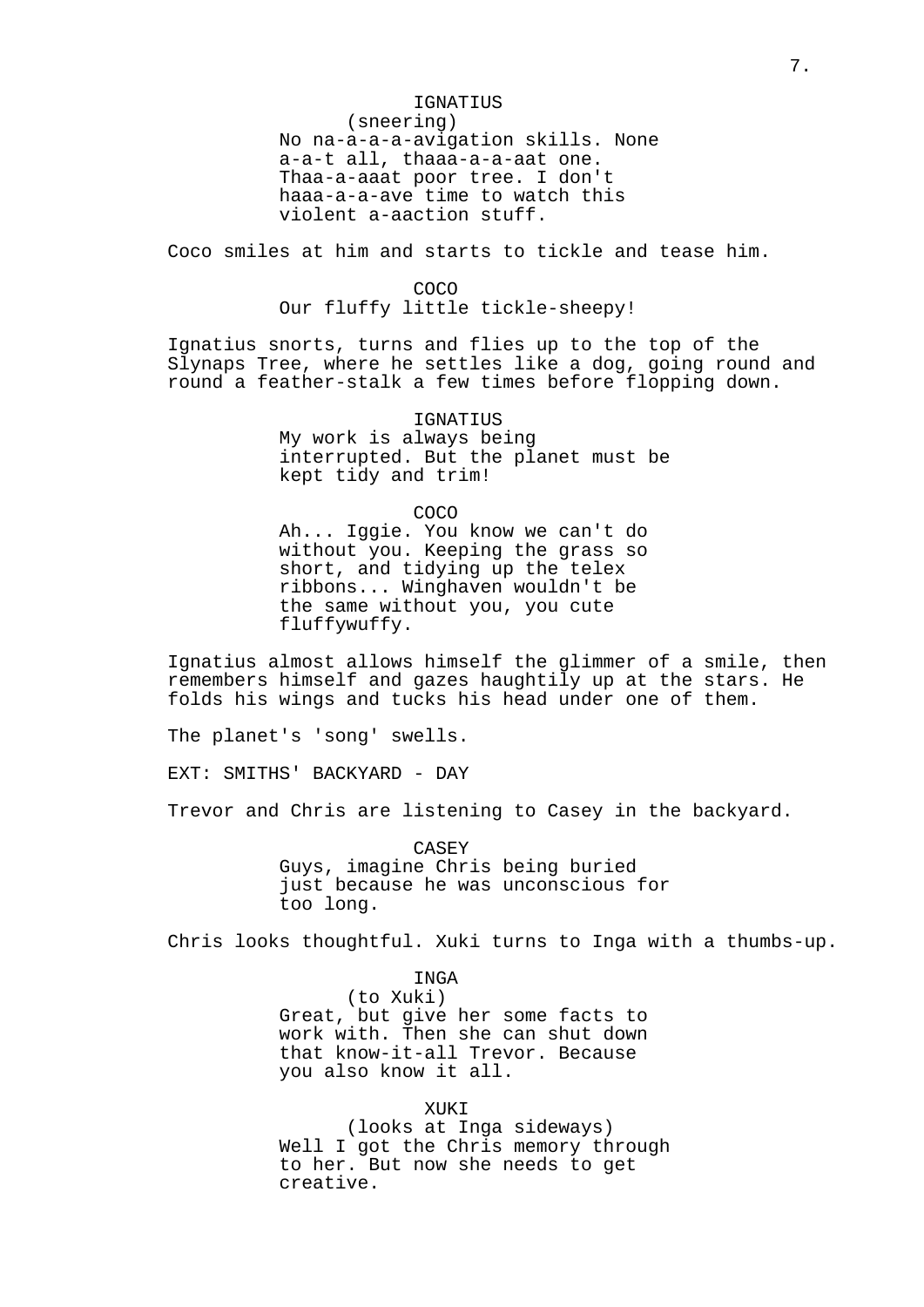He looks upwards.

XUKI We need that bright blue kind of crazy. Punki - could you -

There's a popping sound behind the hedge; Punki flies over it on his skyboard, loops past Xuki, zips in between the three gesticulating children in a blur and floats along behind Casey. She paces up and down, trailing cotton wool from her hand and gesturing at Trevor to put the box down so she can put the cotton wool into it. He keeps pulling it away to tease her.

PUNKI:

I thought you'd never ask!

He flutters just behind Casey on his skyboard, wobbling along with the occasional burst of speed to keep up as she paces up and down. Trevor watches her, grinning as he holds the shoebox high over her head. Chris has his arms folded and watching Trevor, but he's looking worried.

Coco is on Casey's shoulder, leaning on Casey's head with one elbow, looking back and laughing at Punki, making cranking motions with her other hand.

> **XUKT** What's Coco doing here? This is a sensitive operation. We can't have her here.

COCO Xuki, aren't you being such a big bossy boy again?

INGA Yes, Xuki - give Coco a break.

XUKI I'm just trying to teach her and show her the proper way...

INGA Guys - let's look after Casey. We can fight later.

Punki is zooming behind her, making sharp turns when she turns on her heel to pace in the other direction in her frustration. Once he's not quick enough, and she walks straight through him.

She farts and adjusts her nurse's cap, the boys roaring with laughter. She threatens them with a big fake syringe.

> **TREVOR** Oh we're really scared. Please Doctor, don't do it!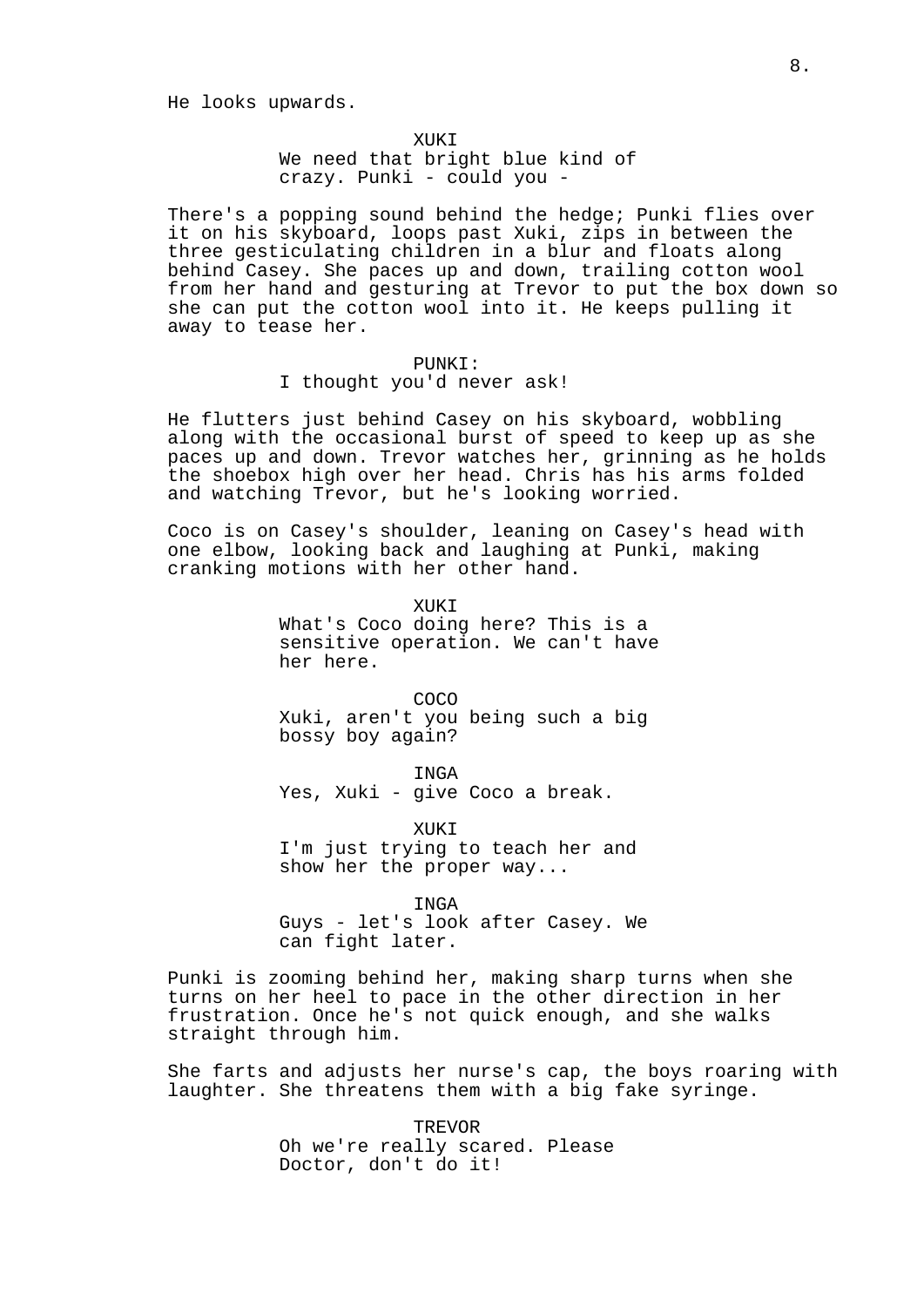### CHRIS

### I'm poop-scared!

They collapse into more laughter. Punki now hovers above her, his skateboard streaming sparkles which dissolve in the air. Leaving his skateboard to land on her shoulder, Punki spirals a thought into the back of Casey's head. She lets out another loud fart as she bends over the bird again. The boys laugh even louder and fan their noses. Casey ignores them, her face lit up as she turns to them.

> CASEY Is there a bird book in the house, or should we Google it?

Trevor stops in his tracks, almost at the bird, looking from the box in his hand to the bird and back to Casey.

> TREVOR You're changing the subject now. And you should say 'excuse me'. We can hardly breathe. Such a baby!

The two boys laugh and do a high-five, but follow Casey into the house.

Coco sends a thought as she raises her arms aloft, balancing with difficulty on top of Casey's head.

> COCO Nice work, Punki!

Then she flutters behind Casey and her hand fetches up sparkles from her bag which she spirals into Casey's head.

COCO

The big kids don't always know it all. Little ones have ideas too.

Casey burps and giggles. Then Coco flies back and joins the other three to collect her own high-fives. The four are so busy doing fancy flying with high-fives as they fly in after the kids through the door, that they collide with each other and soon land in a heap of tangled wings, satchels and accessories. They pick themselves up to find they're all wearing each other's wings etc, some of which are upside-down.

INT. SMITHS' HOME, DINING ROOM - DAY

The boys fetch down a large bird book, silently tussling over who should carry it. While they're still tugging, Casey goes outside again.

> CASEY I'm just getting the bird so we can match it up, Mom.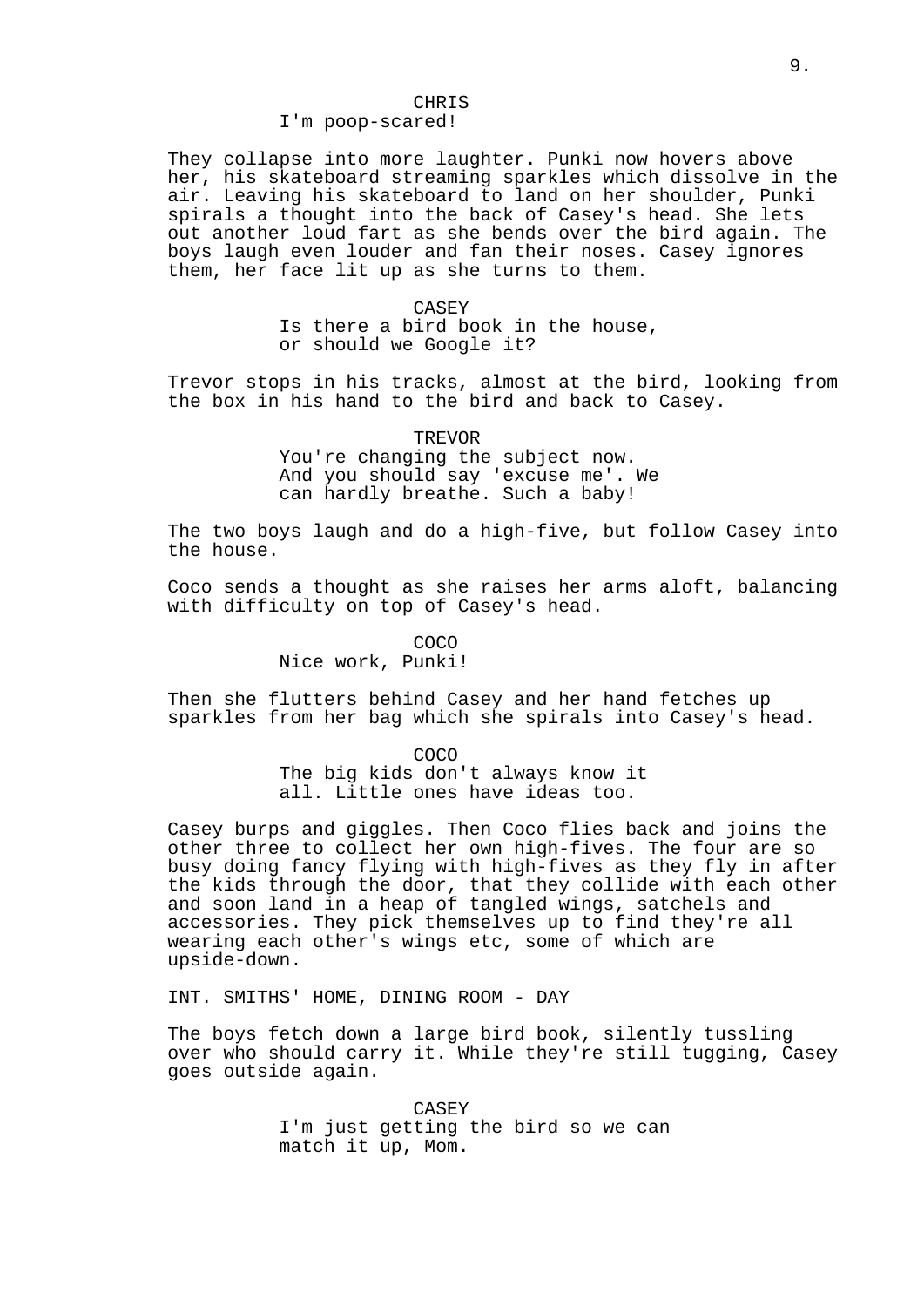MOM Use a paper towel, Sweetie. It's

probably dead and full of germs.

## TREVOR Or you can use my shoebox!

 MOM Are you starting again, Trevor?

But Casey takes it, puts her cotton wool in the bottom and goes outside with the serviette, Trevor following.

EXT: SMITHS' BACKYARD - DAY

Casey appears with the box, Trevor close behind, with Chris's head under his arm, which he rubs in vigorous circles at the crown. Chris protests mildly.

Coco is hovering over the bird and sending sparkles into its prone body. As Casey gently drops the serviette over it, after a sharp elbow towards Trevor's ribs to remind him to keep his distance, the bird flutters suddenly and flies off, leaving a dropping on Trevor's head as the serviette drifts down.

Casey shrieks as the serviette lands over her face, fetches it off, then starts giggling at Trevor's dirty hair. Coco joins her, pointing and looking at the other angels to join in the fun.

Casey picks up the serviette, and waves it after the departing dot.

> CASEY Bye, little birdie! Bye! Safe home!

Casey looks at the serviette.

CASEY

Well we don't need this anymore. But maybe you do, Trevor, hey?

Trevor turns and runs inside, dropping the shoebox, nearly knocking over Chris.

> CHRIS I found the lid - look. Hey, Casey - did the cat get the bird? Where do all these feathers come from?

> CASEY It's all good, thanks Chris. He's alright again, just like you were.

Then she looks up, searching the sky for the bird.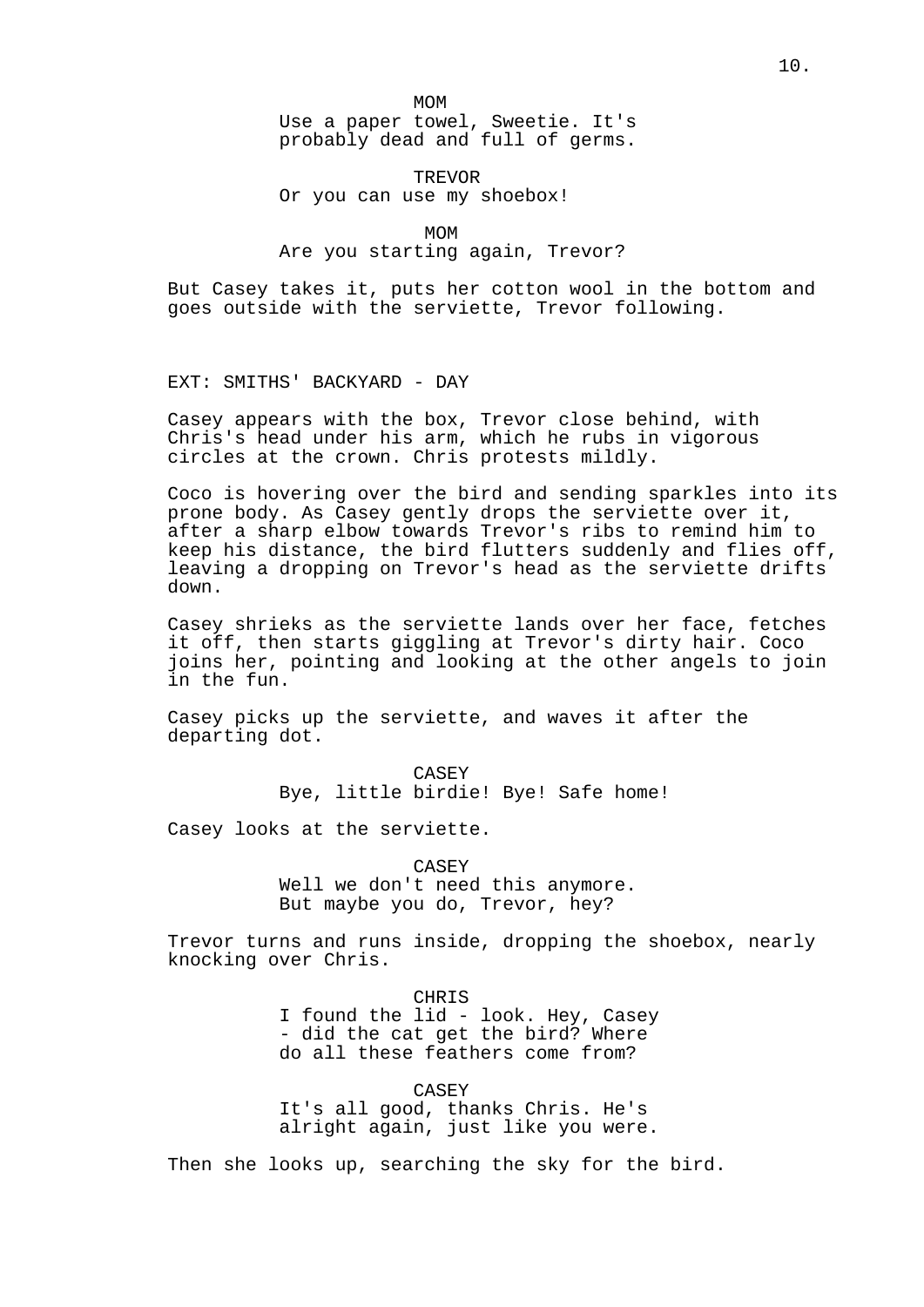#### CASEY

## Thank yoooo!

A whirl of sparkles surrounds her. Trevor comes out, a smear across his forehead, looks up too, then back at her, shrugs, and puts the box on the wall. Chris sends the lid whirling at Trevor like a numchaka but Trevor ducks.

EXT. WINGHAVEN - DAY

The Wingsters are back in front of their screen, responding to her upturned face.

> WINGSTERS (IN UNISON) Glad to help, Casey!

They turn to high-five each other as the view zooms out, leaving just the Earth slowly turning on the screen, as Winghaven drifts through space. Coco and Inga show off their loot - the serviette, and the shoebox, to Ignatius.

> INGA Iggy, do you want a new bed?

IGGY Only if it has a lid.

**TNGA** Okay, we did bring that too.

**TGGY** And it must have a bell on it. To protect me from sudden tickles while I'm sleeping.

INGA

Coco will see to it.

MOYA (O/S) So my messy little messengers are back. Good work, everyone!

Coco fetches a bell out of thin air and adds it to the lid. Delighted with her result, she adds bells all around it.

INT. WINGHAVEN, MOYA'S CHAMBER - DAY

The Wingsters are seated on the cushion around Moya who curls up like golden smoke out of her armchair, splashes down around them with a sound like a crashing wave, then ripples outwards in golden flames. Coco jerks up her legs, falling over backwards, laughing and shrieking. All laugh with her.

> MOYA It's time for the Song of Wings!